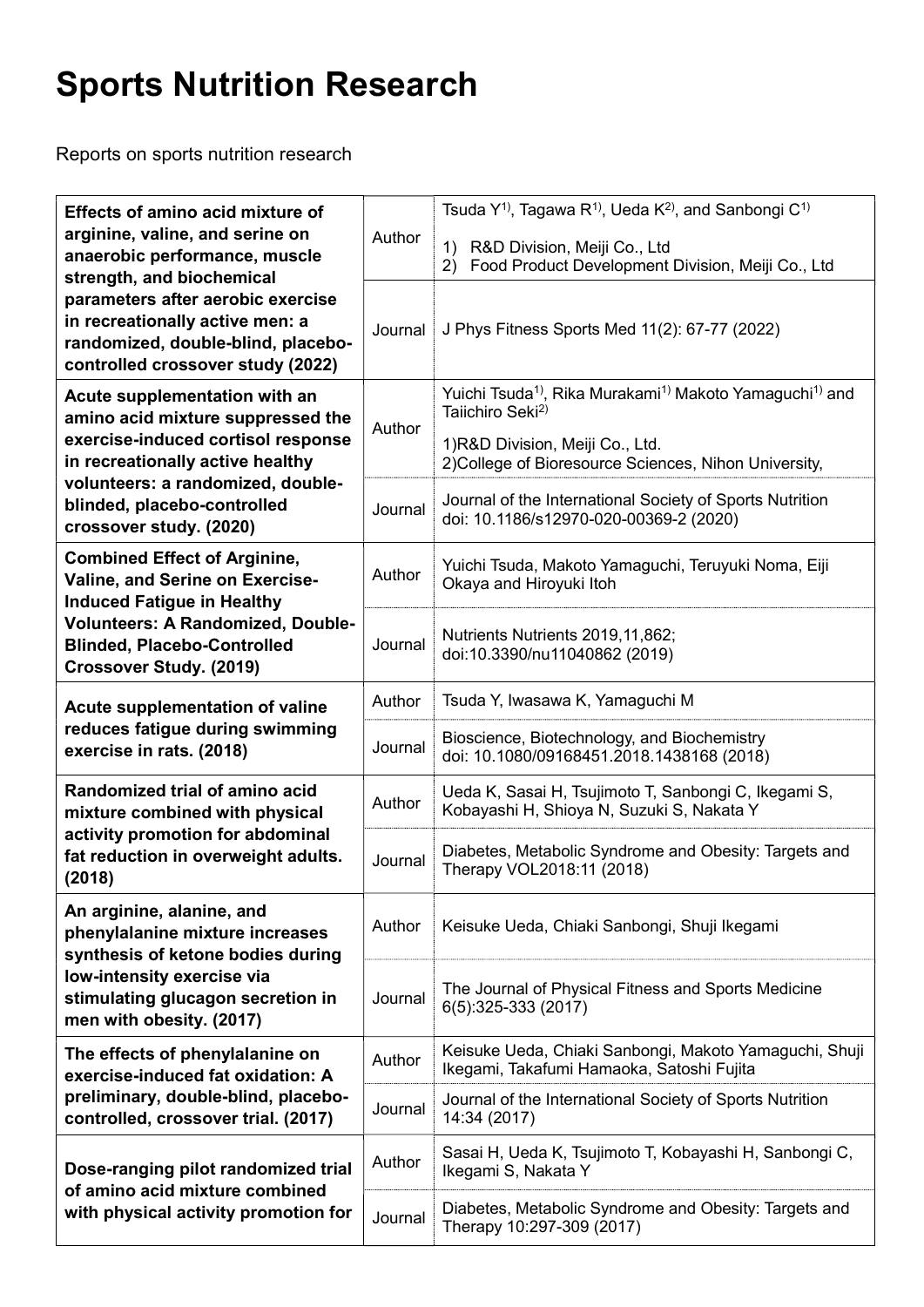| <b>Sports Nutrition Research</b>                                                                                                                                                              |         |                                                                                        |  |  |
|-----------------------------------------------------------------------------------------------------------------------------------------------------------------------------------------------|---------|----------------------------------------------------------------------------------------|--|--|
| reducing abdominal fat in<br>overweight adults. (2017)                                                                                                                                        |         |                                                                                        |  |  |
| <b>Combination of aerobic exercise</b><br>and an arginine, alanine, and<br>phenylalanine mixture increases fat<br>mobilization and ketone body<br>synthesis. (2017)                           | Author  | Ueda K, Sanbongi C, Takai S, Ikegami S, Fujita S.                                      |  |  |
|                                                                                                                                                                                               | Journal | Bioscience, Biotechnology, and Biochemistry 81(7):1417-<br>1424 (2017)                 |  |  |
| <b>Amino Acid Mixture Enriched With</b><br>Arginine, Alanine, and<br><b>Phenylalanine Stimulates Fat</b><br><b>Metabolism During Exercise. (2016)</b>                                         | Author  | Ueda K, Nakamura Y, Yamaguchi M, Mori T, Uchida M,<br>Fujita S.                        |  |  |
|                                                                                                                                                                                               | Journal | International Journal of Sport Nutrition and Exercise<br>Metabo 26(1):46-54 (2016)     |  |  |
| Dietary whey protein modulates<br>liver glycogen level and<br>glycoregulatory enzyme activities<br>in exercise-trained rats (2005)                                                            | Author  | Morifuji M, Sakai K, Sugiura K                                                         |  |  |
|                                                                                                                                                                                               | Journal | Experimental Biology and Medicine 230(1): 23-30 (2005)                                 |  |  |
| Dietary whey protein increases<br>liver and skeletal muscle glycogen<br>levels in exercise-trained rats<br>(2005)                                                                             | Author  | Morifuji M, Sakai K, Sanbongi C, Sugiura K                                             |  |  |
|                                                                                                                                                                                               | Journal | British Journal of Nutrition 93(4): 439-45 (2005)                                      |  |  |
| Dietary whey protein<br>downregulates fatty acid synthesis<br>in the liver, but upregulates it in<br>skeletal muscle of exercise-trained<br>rats (2005)                                       | Author  | Morifuji M, Sakai K, Sanbongi C, Sugiura K                                             |  |  |
|                                                                                                                                                                                               | Journal | Nutrition 21(10): 1052-8 (2005)                                                        |  |  |
| Dietary soya protein intake and<br>exercise training have an additive<br>effect on skeletal muscle fatty acid<br>oxidation enzyme activities and<br>mRNA levels in rats (2006)                | Author  | Morifuji M, Sanbongi C, Sugiura K                                                      |  |  |
|                                                                                                                                                                                               | Journal | British Journal of Nutrition 96(3): 469-75 (2006)                                      |  |  |
| Branched-chain amino acid-<br>containing dipeptides, identified<br>from whey protein hydrolysates,<br>stimulate glucose uptake rate in L6<br>myotubes and isolated skeletal<br>muscles (2009) | Author  | Morifuji M, Koga J, Kawanaka K, Higuchi M                                              |  |  |
|                                                                                                                                                                                               | Journal | Journal of Nutritional Science and Vitaminology 55(1): 81-<br>6(2009)                  |  |  |
| Post-exercise carbohydrate plus<br>whey protein hydrolysates<br>supplementation increases skeletal<br>muscle glycogen level in rats<br>(2010)                                                 | Author  | Morifuji M1, Kanda A, Koga J, Kawanaka K, Higuchi M                                    |  |  |
|                                                                                                                                                                                               | Journal | Amino Acids 38(4): 1109-15 (2010)                                                      |  |  |
| <b>Comparison of different sources</b><br>and degrees of hydrolysis of<br>dietary protein: effect on plasma                                                                                   | Author  | Morifuji M, Ishizaka M, Baba S, Fukuda K, Matsumoto H,<br>Koga J, Kanegae M, Higuchi M |  |  |